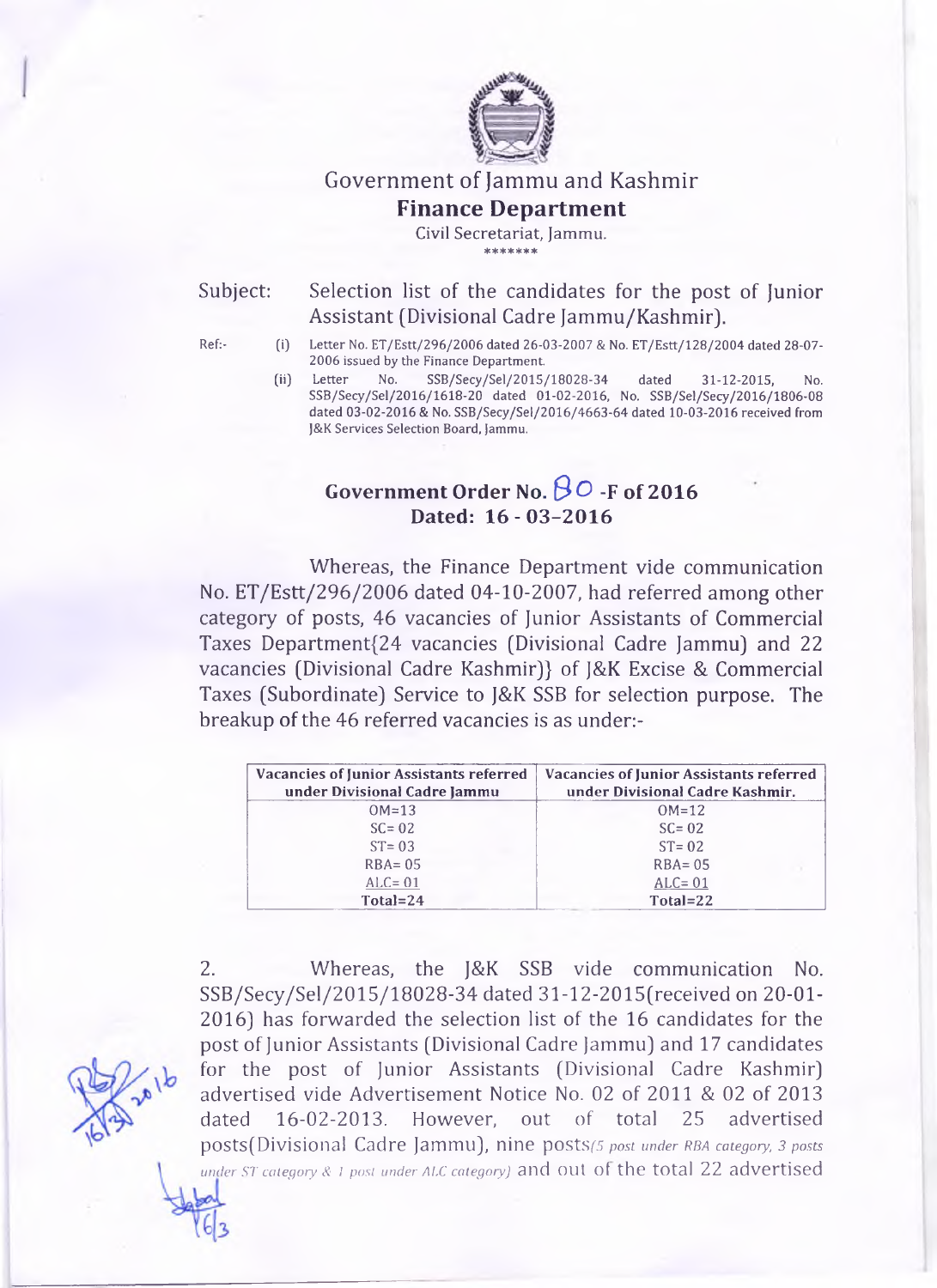posts(Divisional Cadre Kashmir), five posts(3 posts under SC category, 1 post *under st category & i post under alc category)* have been kept unfilled due to nonavailability of eligible candidates under the said categories. As such, the breakup of advertised posts and selection made by the J&K SSB reveals as under:-

| S.<br>No. | Junior Assistant<br>(Divisional Cadre Jammu)                                                                                                                                                                                                                                                         |                                                                                                                                                                                                       | <b>Junior Assistant</b><br>(Divisional Cadre Kashmir)                                                                                                                                                                                                                                                                                                                                                                                             |                                                                                                                                                                                                                     |  |
|-----------|------------------------------------------------------------------------------------------------------------------------------------------------------------------------------------------------------------------------------------------------------------------------------------------------------|-------------------------------------------------------------------------------------------------------------------------------------------------------------------------------------------------------|---------------------------------------------------------------------------------------------------------------------------------------------------------------------------------------------------------------------------------------------------------------------------------------------------------------------------------------------------------------------------------------------------------------------------------------------------|---------------------------------------------------------------------------------------------------------------------------------------------------------------------------------------------------------------------|--|
| 1.        | 24 posts re-advertised<br>by the SSB (out of $\vert$<br>indent<br>No.<br>ET/Estt/296/2006<br>dated<br>$04-10-2007$<br>advertisement<br>vide<br>notification No. 02 of<br>2011 (item No. 172)<br>under following<br>categories:-<br>$OM=13$<br>$RBA=05$<br>$SC=02$<br>$ST=03$<br>$ALC=01$<br>Total=24 | candidates<br>15<br>have<br>been<br>selected by the<br>SSB (out of indent<br>No.<br>ET/Estt/296/200<br>6 dated 04-10-<br>2007<br>under<br>following<br>categories:-<br>$OM=13$<br>$SC=02$<br>Total=15 | 20 post re-advertised<br>by the SSB (out of<br>indent<br>No.<br>ET/Estt/296/2006<br>date 04-10-2007) vide<br>advertisement<br>notification No. 02 of<br>2011 (item No. 339)<br>under<br>following<br>categories:-<br>$OM=10$<br>$OSC=01$<br>$RBA = 05$<br>$SC = 02$<br>$ST = 01$<br>$ALC = 01$<br>Total=20                                                                                                                                        | candidates<br>16<br>have<br>been<br>selected by the<br>SSB (out of indent<br>No.<br>ET/Estt/296/200<br>6 dated 04-10-<br>2007)<br>under<br>following<br>categories:-<br>$OM=10$<br>$RBA=05$<br>$OSC=01$<br>Total=16 |  |
|           | However, out of above<br>re-advertised<br>24<br>09<br>posts<br>posts.<br>unfilled<br>remained<br>with SSB due to non-<br>availability of eligible<br>candidates<br>under<br>following categories:-<br>$RBA=05$<br>$ST=03$<br>$ALC=01$<br>Total=09                                                    | However, out of<br>above 15 selected<br>candidates,<br>recommendation<br>of SSB in respect<br>of following 07<br>candidates<br>has<br>been<br>kept<br>withheld:-<br>$OM=07$                           | However, out of above<br>20 advertised posts, 04<br>posts remained unfilled<br>with SSB due to non-<br>availability of eligible<br>candidates<br>under<br>following categories:-<br>$SC = 02$<br>$ST=01$<br>$ALC=01$<br>Total= $04$                                                                                                                                                                                                               | However, out of<br>above 16 selected<br>candidates,<br>recommendation<br>of SSB in respect<br>of following 01<br>candidate<br>has<br>been<br>kept<br>withheld:-<br>$OM=01$                                          |  |
| 2.        | (backlog<br>01<br>post<br>under<br><b>RBA</b><br>quota<br>No.ET/Estt/128/2004<br>dated 28-07-2006)<br>advertised by SSB vide<br>advertisement<br>notification No. 02 of<br>2013 (item No. 132).                                                                                                      | 01 candidate has<br>been selected by<br>indent<br>No.<br>ET/Est/128/<br>2004 dated 28-<br>$07 - 2006$<br>under<br><b>RBA</b><br>category<br>(backlog).                                                | 02<br>(backlog<br>posts<br>quota 01 under RBA been selected by<br>category out of indent   the SSB (out of   category & one of SC   the SSB (out of<br>category out of indent<br>No. ET/Estt/128/2004<br>dated 28-07-2006)<br>advertised by SSB vide<br>advertisement<br>notification No. 02 of<br>2013(item No. 102).<br>However, out of above<br>02 advertised posts, 01<br>SC category<br>post<br>remained unfilled with<br>SSB due to<br>non- | 01 candidate has<br>indent<br>No.<br>ET/Estt/128/<br>2004 dated 28-<br>$07 - 2006$<br>under<br><b>RBA</b><br>category<br>(backlog).                                                                                 |  |
|           |                                                                                                                                                                                                                                                                                                      |                                                                                                                                                                                                       | availability of eligible<br>candidate.                                                                                                                                                                                                                                                                                                                                                                                                            |                                                                                                                                                                                                                     |  |

*d r*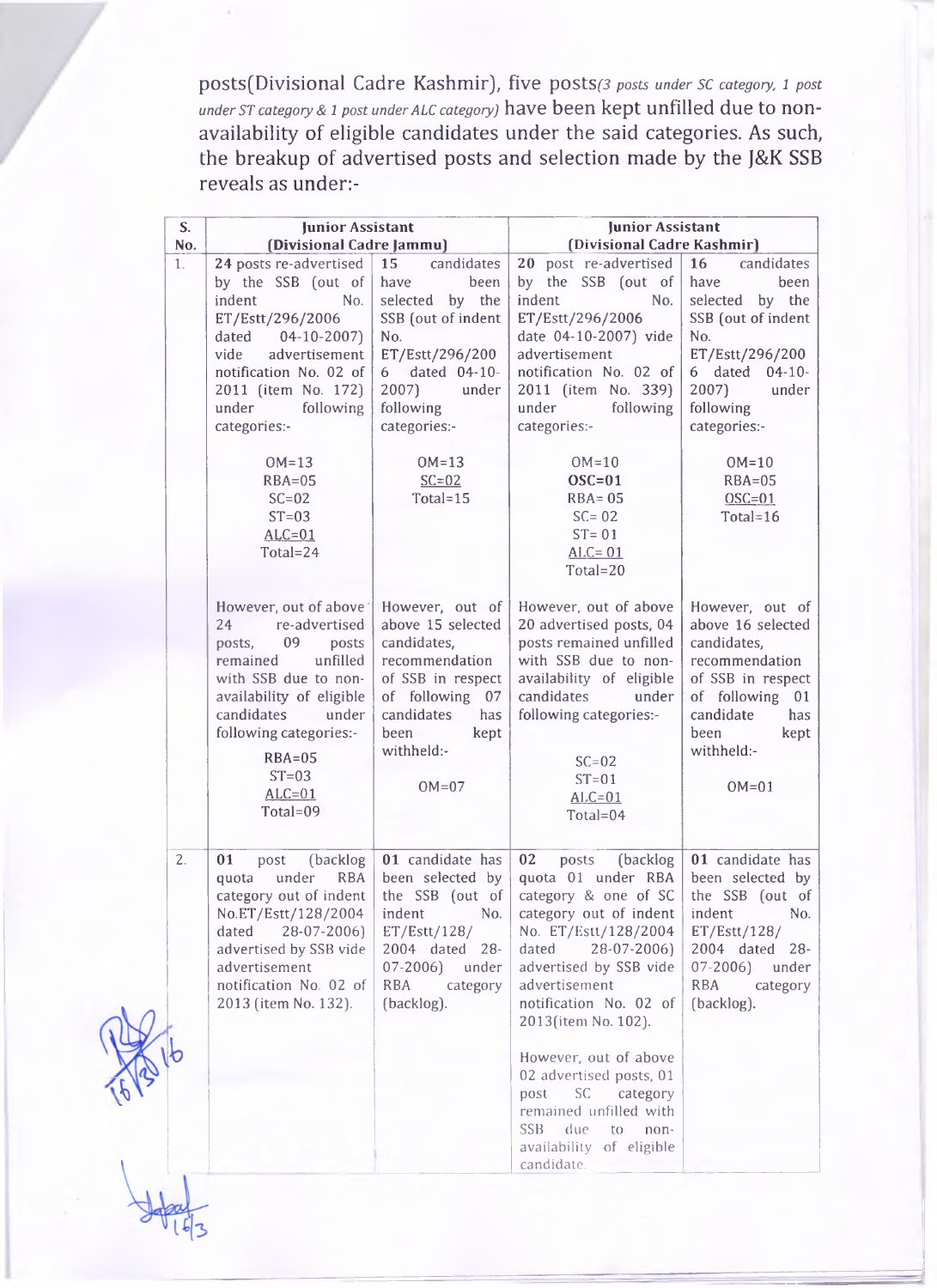3. Whereas, the J&K SSB has withheld recommendations in respect of following 08 candidates for want of certain clarification and production of documents etc:-

| S.<br>No.      | S. No.<br>in the<br>Select<br>List | Name of the<br>candidates   | Parentage                          | <b>Permanent Address</b>                                   | Category                                      |
|----------------|------------------------------------|-----------------------------|------------------------------------|------------------------------------------------------------|-----------------------------------------------|
| $\mathbf{1}$   | 1                                  | Post kept<br>withheld.      | ٠                                  | $\scriptstyle\rm{m}$                                       | 0 <sub>M</sub><br>(Divisional<br>Cadre Jammu) |
| $\overline{2}$ | 3                                  | Post kept<br>withheld.      | ÷                                  | $\sim$                                                     | OM<br>(Divisional<br>Cadre Jammu)             |
| 3              | $\overline{4}$                     | Post kept<br>withheld.      | $\sim$                             | $\sim$                                                     | 0 <sub>M</sub><br>(Divisional<br>Cadre Jammu) |
| $\overline{4}$ | 10                                 | Palvee Patiyal              | Joginder Singh                     | Rajinder<br><b>VOP</b><br>Pura<br>Teh & Distt Samba.       | OM<br>(Divisional<br>Cadre Jammu)             |
| 5              | 11                                 | Manoj Kumar                 | Subash Chander                     | <b>VPO</b><br>Teh<br>Tarore<br>Smaba Dist Samba.           | OM<br>(Divisional<br>Cadre Jammu)             |
| 6              | 12                                 | <b>Ashok Kumar</b>          | <b>Ishwar Dass</b>                 | No.<br>$D-80$<br>House<br>Shiv<br>Upper<br>Nagar<br>Jammu. | OM<br>(Divisional<br>Cadre Jammu)             |
| 7              | 13                                 | Roshan Lal                  | Kunj Lal                           | chack<br>Pheru<br>Hiranagar Kathua.                        | <b>OM</b><br>(Divisional<br>Cadre [ammu]      |
| 8              | 6                                  | Mohd Magsood<br><b>Bhat</b> | <b>Bashir Ahmad</b><br><b>Bhat</b> | Eidgah<br>Syed<br>Pora<br>Srinagar.                        | 0M<br>(Divisional<br>Cadre Kashmir)           |

4. Whereas, in the meantime, the SSB vide communication No. SSB/Secy/Sel/2016/1618-20 dated 01-02-2016 & No. SSB/Sel/Secy/2016/1806-08 dated 03-02-2016 released the recommendations in respect of the following 03 candidates:-

| S.<br>No. | S.No.<br>in the<br>select<br>list | Name of the<br>candidate    | <b>Father's Name</b>        | <b>Address</b>                                    | Category                                      |
|-----------|-----------------------------------|-----------------------------|-----------------------------|---------------------------------------------------|-----------------------------------------------|
|           | 10                                | Palvee Patiyal              | loginder Singh              | Rajinder Pura<br><b>VPO</b><br>Teh & Distt Samba. | 0 <sub>M</sub><br>(Divisional<br>Cadre Jammu) |
| 2.5       | 13                                | Roshan Lal                  | Kunj Lal                    | Chack<br>Pheru<br>Hiranagar Kathua.               | 0 <sub>M</sub><br>(Divisional<br>Cadre [ammu] |
| 3.        | 06                                | Mohd Magsood<br><b>Bhat</b> | Bashir Ahmad<br><b>Bhat</b> | Eidgah<br>Pora<br>Sved<br>Srinagar.               | OM<br>(Divisional<br>Cadre Kashmir)           |

5. Whereas, the matter was referred back to j&K SSB vide communication dated 28-01-2016 followed by letters/reminders dated 05-02-2016, 16-02-2016 & 01-03-2016 for clarification/reconciliation of figures with regard to vacancies referred by the Finance Department under each category and posts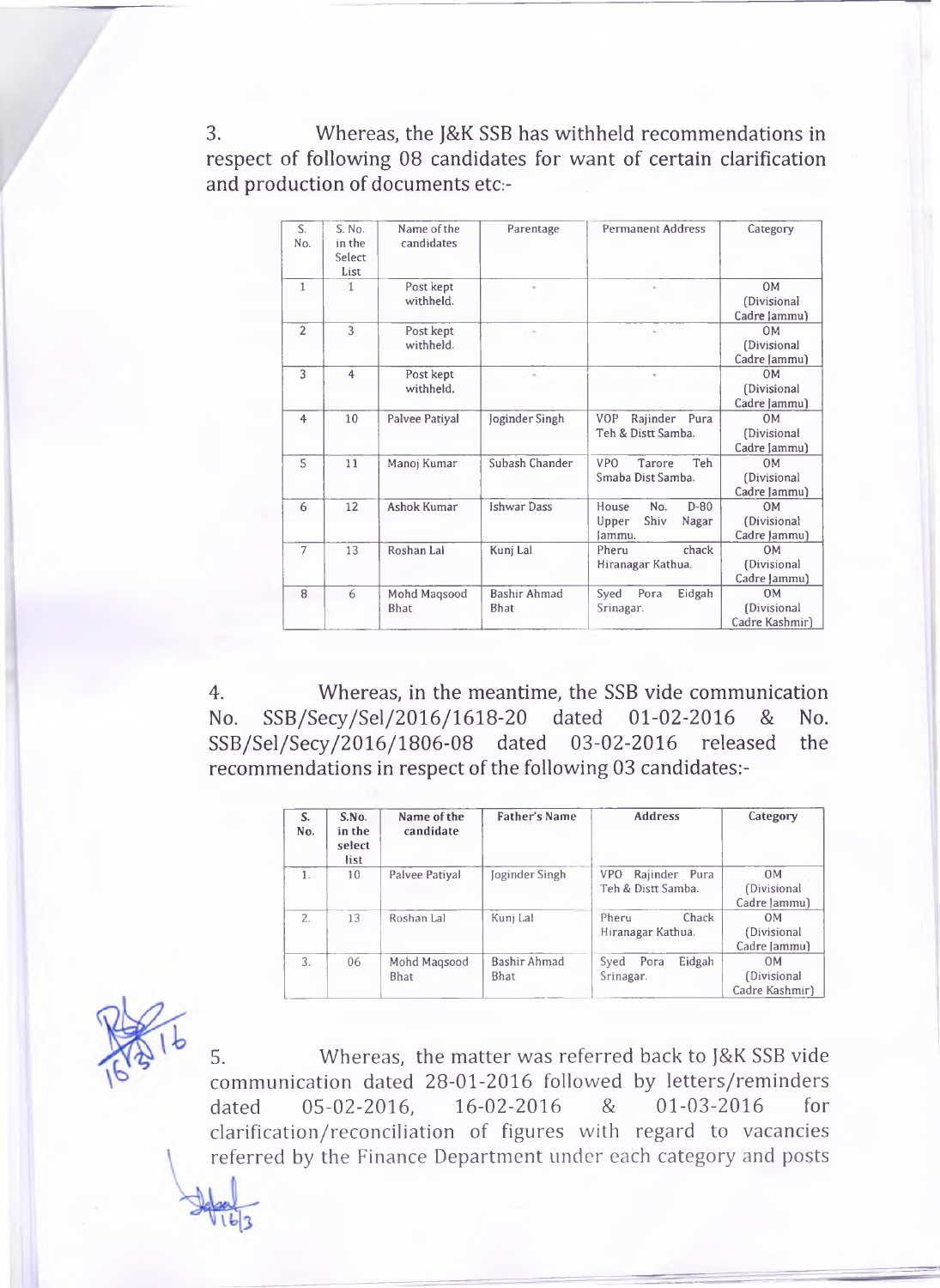advertised/selection made thereunder as the same was not matching each other; and

6. Whereas, the SSB vide communication No. SSB/Secy/Sel/2016/4663-64 dated 10-03-2016 has intimated that the selection list of Junior Assistant under item No. 339 and posts has recommended as per breakup(OM=10, RBA=05, SC=02, ST=01, ALC=01). It has been informed that the recommendation/selection in respect of candidate figuring at S.No. 1 under OSC category in pursuance to Notification No. 02 of 2011(item No. 339) shall be put on hold till further clearance from SSB; and

7. Whereas, in nutshell the department has to consider formal appointment order in respect of only 27 selected candidates (ll=Divisional Cadre Jammu [excluding 05 candidates (S.No. 01, 03, 04, 11 & 12 under OM category)] & (16=Divisional Cadre Kashmir [excluding one candidate (S.No. 01 under OSC category) of the select list whose recommendations have been withheld by the J&K SSB]}.

8. Now, therefore, as recommended by the J&K Services Selection Board, sanction is hereby accorded to the temporary appointment in favour of 27 selected candidates  ${11}$ =Divisional Cadre Jammu [excluding 05 candidates (S.No. 01, 03, 04, 11 & 12 under OM category)]  $\&$ (16=Divisional Cadre Kashmir [excluding one candidate (S.No. 01 under OSC category) of the select list whose recommendations have been withheld by the  $[&K SSB]$ indicated in **Annexure (A & B)** to the order as Junior Assistants(Divisional Cadre Jammu/Kashmir respectively) in the Pay Band of Rs. 5200-20200 with Grade Pay of Rs. 1900/- in the J&K Excise and Commercial Taxes (Subordinate) Service with immediate effect subject to fulfillment of following conditions:-

- A) The appointee(s) shall report to the respective departments as indicated against each in **Annexure (A & B)** to this order within a period of 21 days from the date of issue of the order.
- B) In case of failure of any appointee to join within the stipulated period, his/her appointment shall be deemed to have been cancelled without any further notice.
- C) The appointee(s) shall be allowed to join only on production of the following certificates in original:-
	- 1. Academic/Technical Qualification Certificates.
	- 2. Matriculation/Date of Birth Certificate.
	- 3. Health Certificate issued by Chief Medical Officer.
	- 4. Permanent Resident Certificate **issued** by the Competent Authority.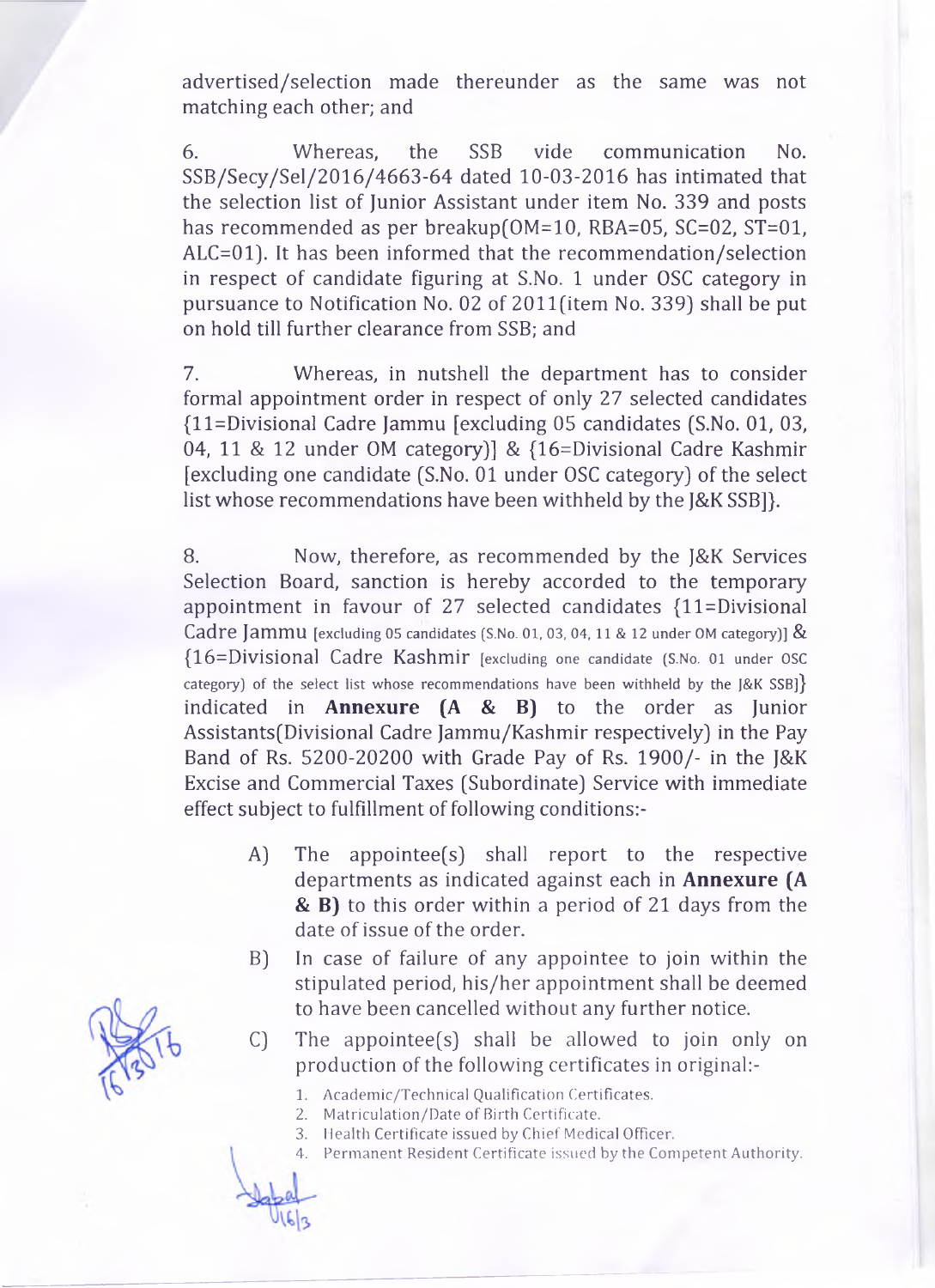- **5. Certificates from the District Industries Centre(DIC) and District Employment & Counseling Centre to the effect that no loan under the self employment scheme has been taken by the appointee.**
- **6. Relevant category certificates (in case of candidates belonging to reserved categories).**
- D) The appointment of the candidates as Junior Assistants shall further be subject to the following conditions:
	- **i. Each appointee shall give an undertaking duly attested by the First Class Magistrate in the shape of an affidavit to the effect that in case adverse report about his/her character and antecedents is received from Inspector General of Police, (C1D), J&K to whom a reference shall be made by the concerned HoD, the candidate shall have no right to claim his/her appointment as Junior Assistant and his/her appointment as such shall be deemed to have been cancelled ab-initio.**
	- **ii. If on verification, the certificate(s) produced by the appointees are proved to be fake or forged, the appointment shall be cancelled ab-initio.**
	- **iii. The salary of the appointees shall not be drawn and disbursed to them unless the satisfactory reports in respect of (i) and (ii) above are received in their favour.**
	- **iv. The appointment of the said candidates shall be governed by the "New Pension Scheme" as per SRO 400 of 2009 dated 24.1 2-2009.**
	- **v. The appointee(s) shall be on probation for a period of 02 years and shall undergo and qualify the Secretariat Assistants Examination Course(Foundation Course).**
	- **vi. The inter-se-seniority of the appointee(s) shall be strictly as per their merit in the select list.**

By order of the Government of Jammu and Kashmir.

**Sd/- (Navin K. Choudhary), IAS** Commissioner/Secretary to Government

## Finance Department

No:-ET/Estt/03/2016 Dated: 16-03-2016

### Copy to the:-

- 1. Commissioner Commercial Taxes, )&K, Jammu.
- 2. Director General, Information, J&K, Jammu/Srinagar. He is requested to give wide publicity through print/electronic media.
- 3. Excise Commissioner, J&K, Jammu.
- 4. Secretary, Services Selection Board, J&K, Jammu.
- 5. Private Secretary to Chief Secretary.
- 6. Private Secretary to Commissioner/ Secretary, Finance.
- 7. Concerned for compliance.
- 8. Incharge website, Finance
- 9. Government Order file w.2.s.c.
- 10. Stock file.



Additional Secretary to Government Finance Department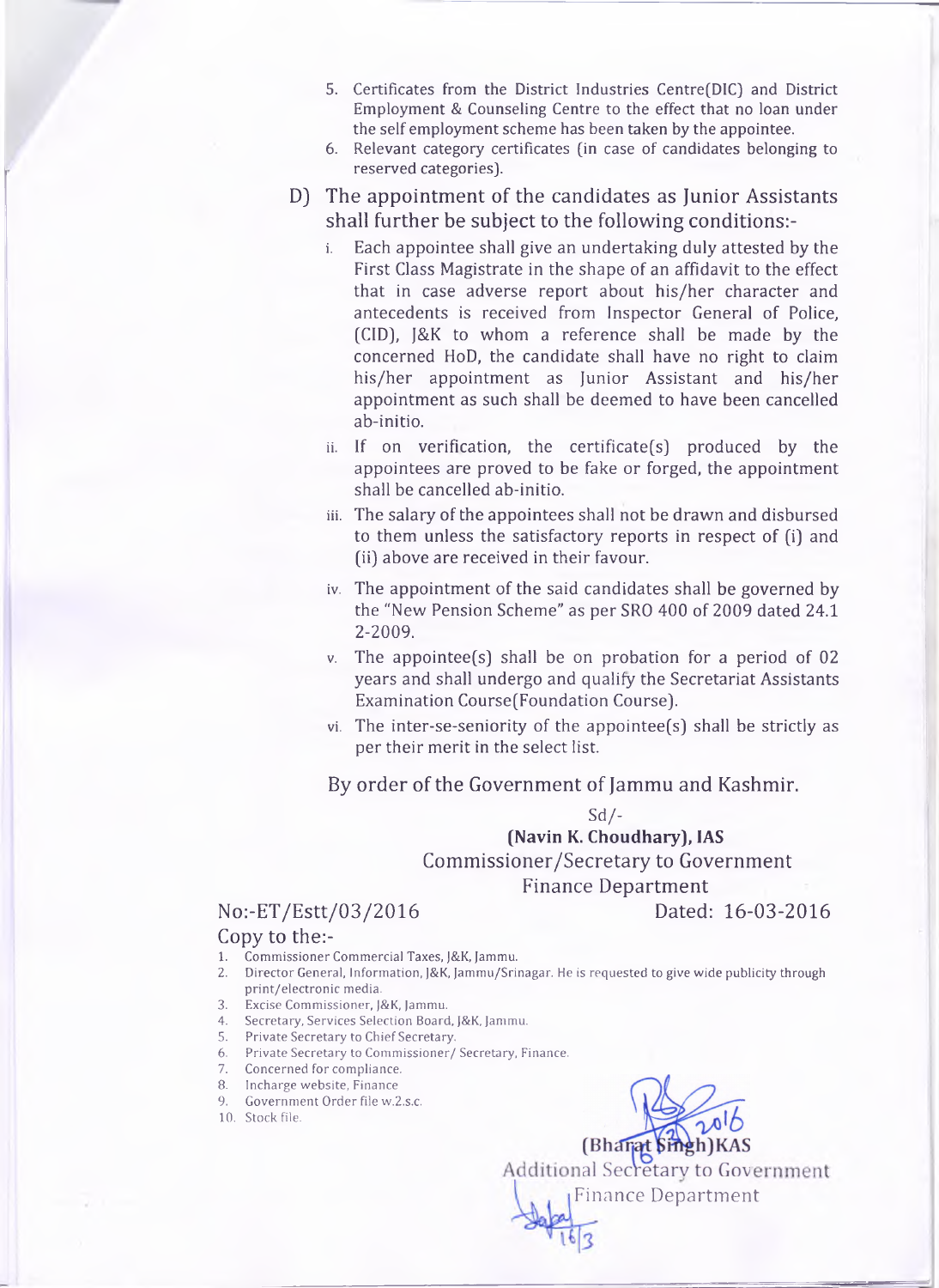## **Annexure(A) to Government Order No.** *QO* **-F of 2016 Dated 16-03-2016**

| S.<br>No.      | Name of the candidate                   | Father's Name                       | <b>Address</b>                                                    | Category   | Department/<br>HoD to report                |
|----------------|-----------------------------------------|-------------------------------------|-------------------------------------------------------------------|------------|---------------------------------------------|
|                |                                         | <b>Selection List (Open Merit)</b>  |                                                                   |            |                                             |
| L              | Ajay Singh                              | Surinder Singh                      | Lane No. 30 H No 38<br>Rajpura Jammu.                             | 0M         | Commissioner.<br>Commercial<br>Taxes        |
| $\overline{2}$ | Iyoti Rani                              | Dharamveer                          | F 310 Qasim Nagar<br>Gurah Bakshi Nagar<br>lammu.                 | 0M         | Commissioner,<br>Commercial<br>Taxes        |
| 3              | Ravinder Singh<br>lasrotia              | Sawarn Singh Jasrotia               | Shiva Nagar Ward<br>Number 16 Near<br>Micro Wave Tower<br>Kathua. | 0M         | Commissioner,<br>Commercial<br><b>Taxes</b> |
| $\overline{4}$ | Deep Kumar                              | Puran Chand                         | Village Johnu Post<br>Office Johnu Tehsil<br>Districe Unhampur.   | 0M         | Commissioner,<br>Commercial<br><b>Taxes</b> |
| $5^{\circ}$    | Jasnit Singh                            | Sinder Singh                        | 92-A PVT Gandhi<br>Nagar Jammu-4.                                 | 0M         | Commissioner.<br>Commercial<br><b>Taxes</b> |
| 6              | Vishal Sharma                           | Kuldeep Raj                         | H No 124 Sec 2 Roop<br>Nagar JDA Colony<br>lammu.                 | <b>OM</b>  | Commissioner.<br>Commercial<br>Taxes        |
| $\overline{7}$ | Palvee Patiyal                          | Joginder Singh                      | VPO Rajinder Pura<br>Teh & Distt Samba.                           | 0M         | Commissioner,<br>Commercial<br>Taxes        |
| 8              | Roshan Lal                              | Kunj Lal                            | <b>Pheru Chack</b><br>Hiranagar Kathua.                           | 0M         | Commissioner.<br>Commercial<br>Taxes        |
|                |                                         | <b>Selection List (SC Category)</b> |                                                                   |            |                                             |
| $\mathbf{1}$   | Rakesh Menia                            | Sh Sham Lal                         | H No. 625 Ashok<br>Nagar Satwari Distt<br>Jammu.                  | <b>SC</b>  | Commissioner,<br>Commercial<br><b>Taxes</b> |
| $\overline{2}$ | Sukham Kumari                           | Sh Gharu Ram                        | R/o Pahariwala P/o<br>Pallanwala Tehsil<br>Akhnoor Distt Jammu.   | <b>SC</b>  | Commissioner.<br>Commercial<br><b>Taxes</b> |
|                | <b>Selection List (RBA</b><br>Category) |                                     |                                                                   |            |                                             |
| $\mathbf{1}$   | Sawan Singh                             | Kuldeep Singh                       | Ghingrani P/o Bheela<br>Tehsil Thatri.                            | <b>RBA</b> | Commissioner,<br>Commercial<br>Taxes        |

**(Bhain^ s[lngh)KAS** Additional Secretary to Government Finance Department